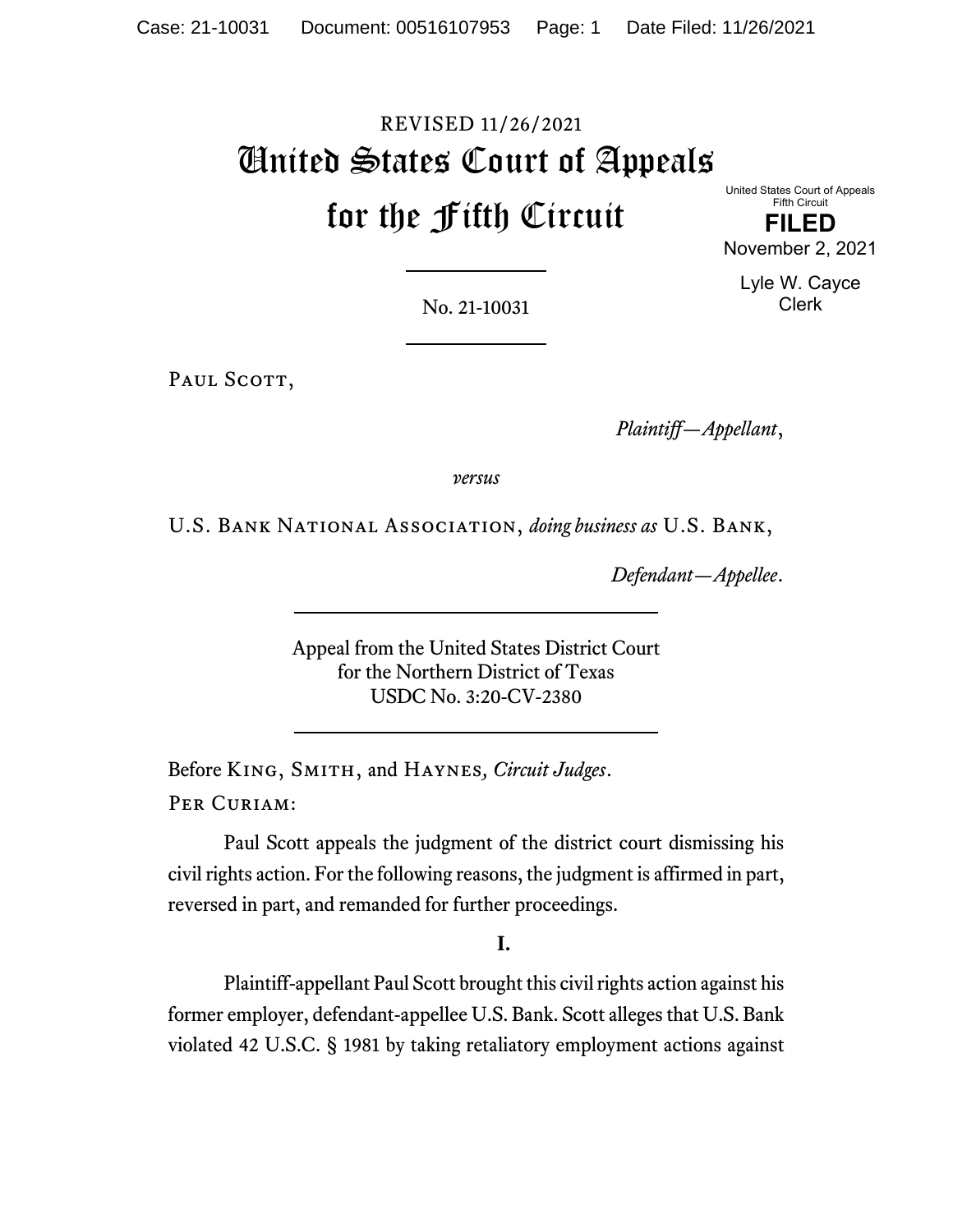him because he opposed racial discrimination occurring within his department.

Scott is an African American male. U.S. Bank hired Scott in March 2016 as a Default Management Support Specialist in its underwriting department. Between March 2016 and January 2018, Scott received exclusively positive reviews as well as one merit increase. Scott was also encouraged to apply for management positions by his Human Resources Business Partner, Lakisha Carman.

In January 2018, Scott overheard a manager in his department, Craig Seward, a white male, tell Scott's direct supervisor, Damarris Triggs, an African American male, that he "intended to terminate four (4) African American employees." Scott then warned those employees. One of those employees complained to the human resources department, which led to Carman's requesting that Scott provide a statement about the incident. Scott agreed, but he expressed concern that U.S. Bank may retaliate against him because of the statement. Carman assured Scott that he would not face retaliation.

Despite such assurance, Scott claims that U.S. Bank then started to retaliate. In February 2018, Bennie Wyatt, Triggs's boss, began failing Scott's loans despite those loans' alleged passing under the policy and procedure guide. On February 22, 2018, Scott complained to Triggs that Wyatt was failing his loans in retaliation for Scott's statement. Then, on the following day, Wyatt and Triggs gave Scott a verbal warning about his purportedly poor performance. Throughout March 2018, Scott also experienced issues with his work badge that Triggs did not assist him with.

Around April 30, 2018, Scott called Carman and left a message expressing his belief that these occurrences were in retaliation for his statement. Carman emailed Scott and informed him that "she was no longer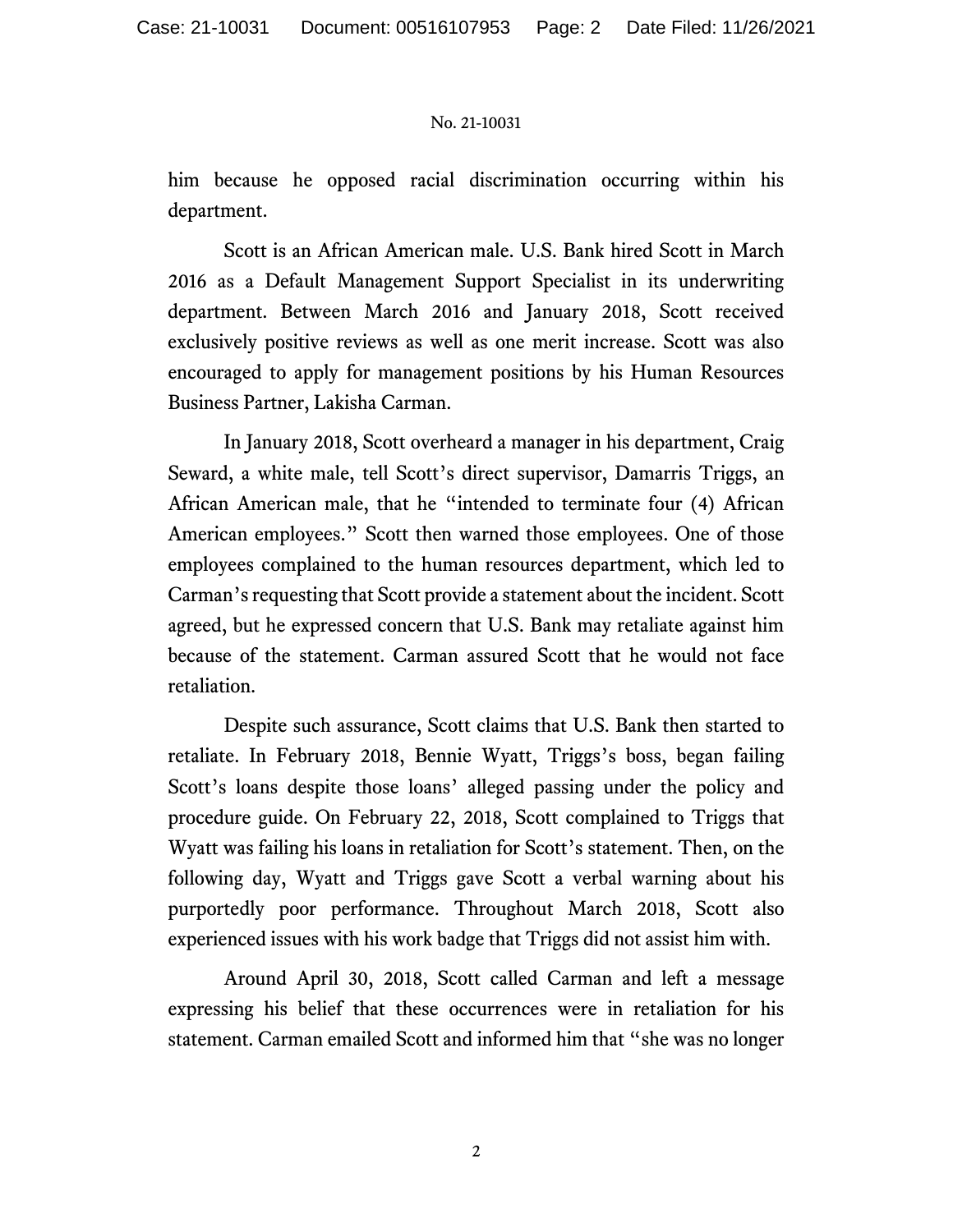his HR professional," directing him instead to HR Business Partner Molly Werner. Scott met with Werner, but he found that she "was antagonistic and dismissive of Scott's complaints."

In May 2018, Wyatt told Scott that, due to Scott's poor April production numbers, Scott was required to attend a refresher course. At that course, the trainer used Scott's loan documents to teach the class, describing them "as a perfect example of how to write up a loan" and telling Scott that "he did not need a refresher course because he was an expert."

The day after the training, May 24, 2018, Triggs and Wyatt gave Scott a second verbal warning for poor performance based on Scott's April production. Scott responded that he received a 97 percent score for the month of May, the highest of his floor, but Wyatt told Scott that his "peaks and valleys" were unacceptable. Scott said to Triggs, "really man this is harassment." Triggs then "hit the desk with his fist so hard that it could be heard outside of the room," and exclaimed "boy Mr. Paul!" Wyatt then stood up and said, "hold on, don't say no more." Scott said to Wyatt, "this is harassment are you trying to terminate me?" Wyatt replied, "no, but you can give me your resignation, if you want to." Wyatt then suggested that Scott take an "ad hoc vacation day" and that they would "start fresh" the next day. Finally, Wyatt told Scott, "by the way, before you leave you can call HR if you want to. I have her number for you." Scott interpreted this to be a veiled threat regarding his prior complaints.

The next morning, Scott was terminated. Wyatt told Scott that he was "one good underwriter, but we have to terminate you because you are a threat to 20 underwriters." Scott asked what Wyatt meant by that, but Wyatt did not provide an explanation. Scott then reminded Wyatt that on February 13, 2018, a white female coworker had yelled and cursed at Seward and Triggs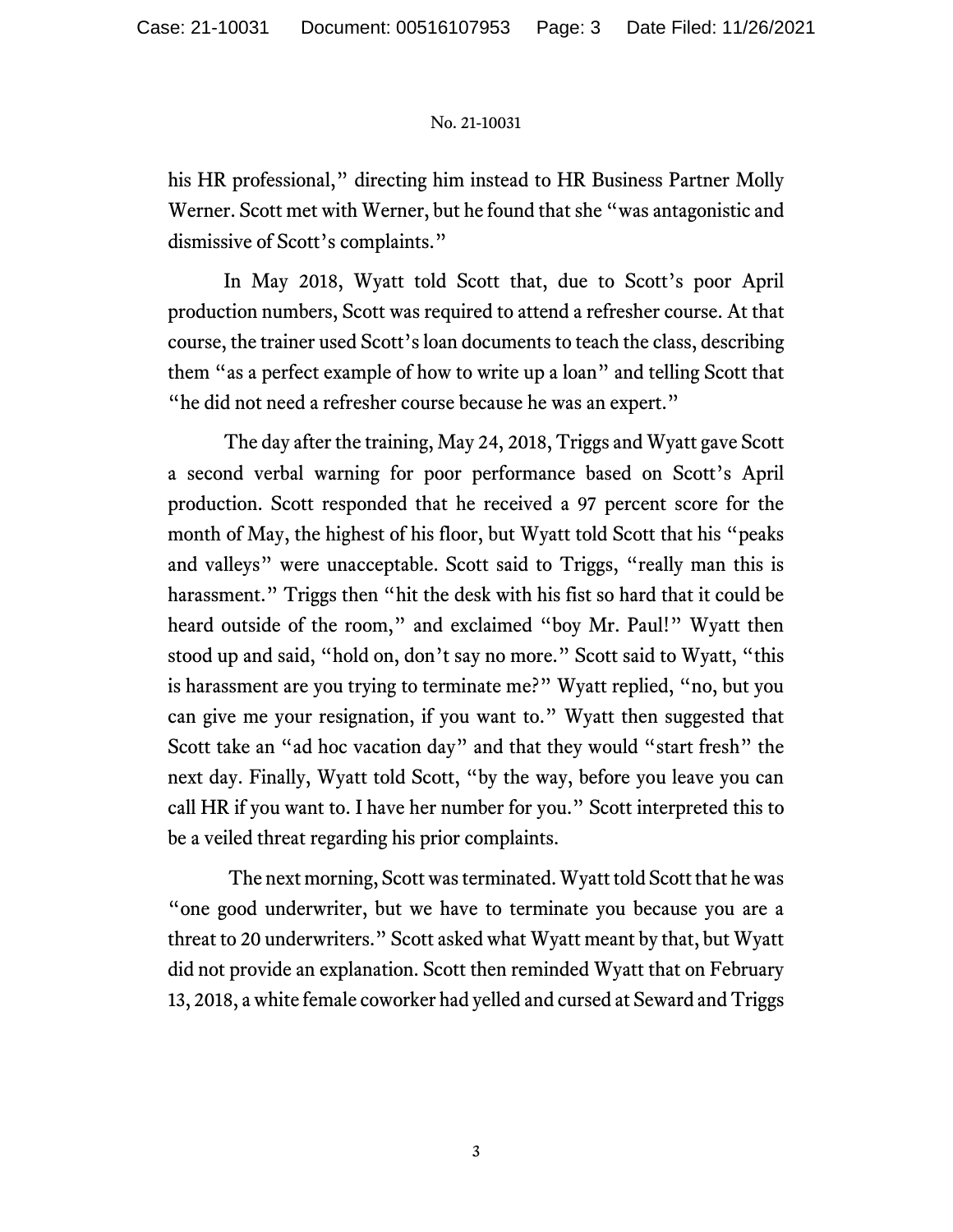but was not terminated. He asked why his conduct was more threatening than hers, but Wyatt did not respond.

Scott filed suit against U.S. Bank for unlawful retaliation under 42 U.S.C. § 1981. U.S. Bank moved to dismiss the complaint for failure to state a claim, which the district court granted with prejudice. The court found that Scott could not state a claim for retaliation because he failed to allege that he participated in a protected activity under § 1981. The district court correctly explained that to have participated in a protected activity, Scott must have opposed his employer's unlawful practice. The court then found that Scott's statement to the human resources department and follow-up complaints constituted opposition. But, while Scott's conduct was opposition, the district court concluded it could not qualify as a protected activity because Scott could not demonstrate that he had a reasonable belief that the employer was engaged in unlawful employment practices. Further, the court denied Scott leave to amend his complaint, finding that any amendment would be futile due to "[t]he complete lack of corroborating circumstantial facts regarding Seward's alleged racial discrimination."

Scott appeals both the denial of his request for leave to amend his complaint and the finding that he was not engaged in a protected activity under Title VII.

# **II.**

We begin by determining whether the district court erred in denying Scott leave to amend his complaint.

# **A.**

A district court's denial of leave to amend is ordinarily reviewed for abuse of discretion. *City of Clinton v. Pilgrim's Pride Corp.*, 632 F.3d 148, 152 (5th Cir. 2010). That said, when a district court's "denial of leave to amend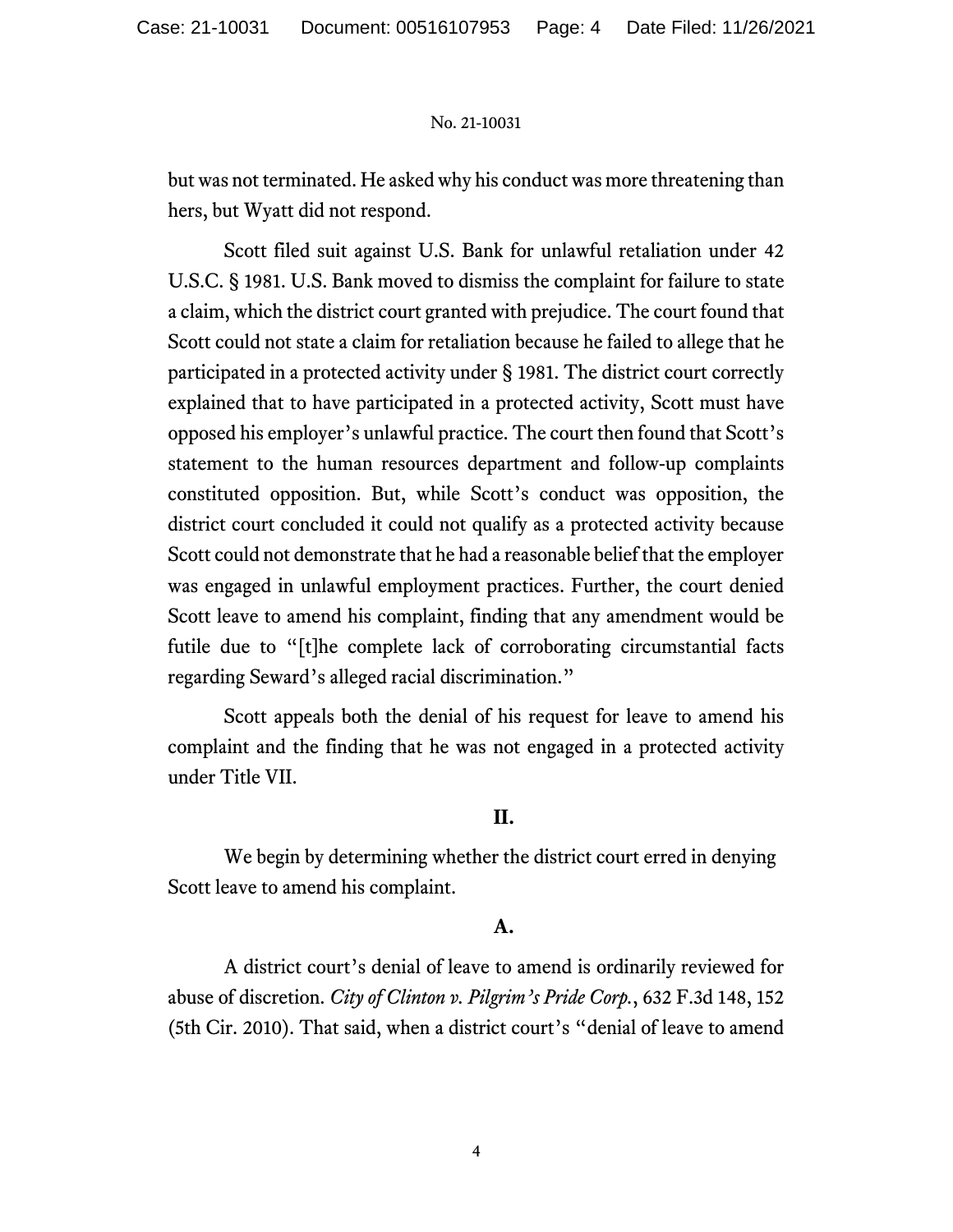was based solely on futility, we apply a de novo standard of review identical, in practice, to the standard used for reviewing a dismissal under Rule 12(b)(6)." *Id.* When reviewing a dismissal under Rule 12(b)(6), "[w]e accept all factual allegations in the pleadings as true." *Aldridge v. Miss. Dep't of Corr.*, 990 F.3d 868, 873 (5th Cir. 2021). The plaintiff must plead specific facts that support a facially plausible claim for relief. *Powers v. Northside Indep. Sch. Dist.*, 951 F.3d 298, 305 (5th Cir. 2020)*.*

# **B.**

A court should freely give leave to amend when justice so requires, FED. R. CIV. P.  $15(a)(2)$ , but a movant must give the court at least some notice of what his or her amendments would be and how those amendments would cure the initial complaint's defects. *Thomas v. Chevron U.S.A., Inc.*, 832 F.3d 586, 590 (5th Cir. 2016). If the plaintiff does not provide a copy of the amended complaint nor explain how the defects could be cured, a district court may deny leave. *McKinney v. Irving Indep. Sch. Dist.*, 309 F.3d 308, 315 (5th Cir. 2002) (affirming denial of leave to amend where plaintiffs "failed to amend their complaint as a matter of right, failed to furnish the district court with a proposed amended complaint, and failed to alert both the court and the defendants to the substance of their proposed amendment").

Here, Scott argued in full: "Plaintiff asserts that his original complaint is sufficient to state a claim and should survive Defendant's 12(b)(6) motion. Should this Court disagree, Plaintiff requests the opportunity to amend his complaint in accordance with the federal and local rules." Scott failed to offer any grounds as to why his leave should be granted or how deficiencies in his complaint could be corrected. Therefore, the district court did not commit error when it denied Scott's request.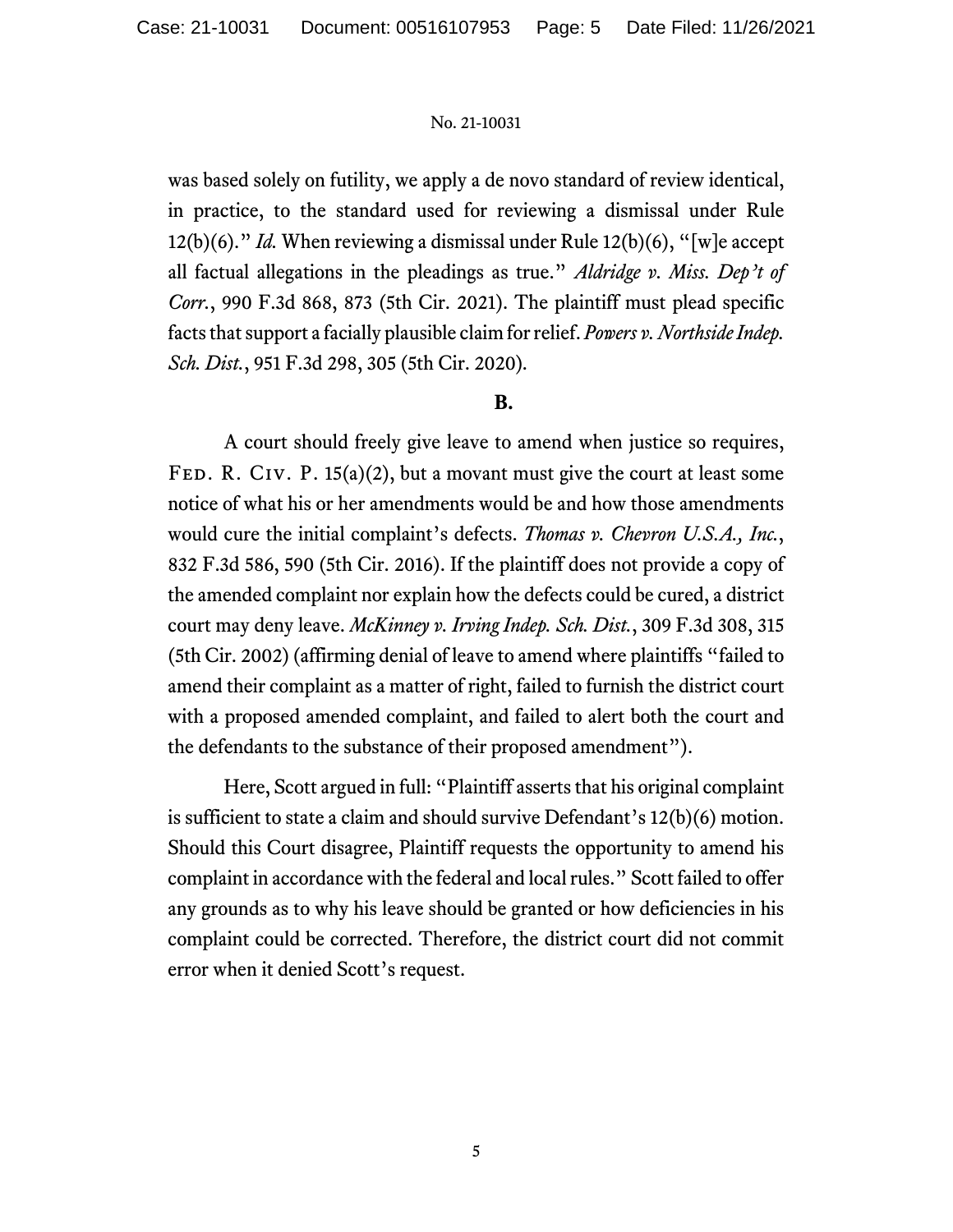# **III.**

We now turn to whether the district court erred in finding Scott failed to state a claim under 42 U.S.C. § 1981 when it concluded that Scott did not engage in a protected activity. It did.

# **A.**

"We review a district court's ruling on a motion to dismiss de novo, 'accepting all well-pleaded facts as true and viewing those facts in the light most favorable to the plaintiffs.' " *Anderson v. Valdez*, 845 F.3d 580, 589 (5th Cir. 2016) (quoting *Dorsey v. Portfolio Equities, Inc.*, 540 F.3d 333, 338 (5th Cir. 2008)). "A claim will not be dismissed unless the plaintiff cannot prove any set of facts in support of his claim that would entitle him to relief." *Alexander v. Verizon Wireless Servs., L.L.C.*, 875 F.3d 243, 249 (5th Cir. 2017). To prevail against a motion to dismiss, "a plaintiff's complaint 'must contain sufficient factual matter, [if] accepted as true, to "state a claim to relief that is plausible on its face." ' " *Anderson*, 845 F.3d at 589 (quoting *Ashcroft v. Iqbal*, 556 U.S. 662, 678 (2009)).

## **B.**

Section 1981 makes it unlawful to discriminate on the basis of race in "mak[ing] and enforc[ing] contracts." 42 U.S.C. § 1981(a). It encompasses "complaint[s] of retaliation against a person who has complained about a violation of another person's contract-related 'right.' " *CBOCS W., Inc. v. Humphries*, 553 U.S. 442, 445 (2008). We examine retaliation claims under Section 1981 using the "same rubric of analysis" as Title VII. *Johnson v. PRIDE Indus., Inc.*, 7 F.4th 392, 399 (5th Cir. 2021) (quoting *Johnson v. Halstead*, 916 F.3d 410, 420 (5th Cir. 2019)).

An employee engages in a protected activity under Section 1981 when "he has opposed any practice made unlawful by [Title VII]."  $42 \text{ U.S.C. }$ §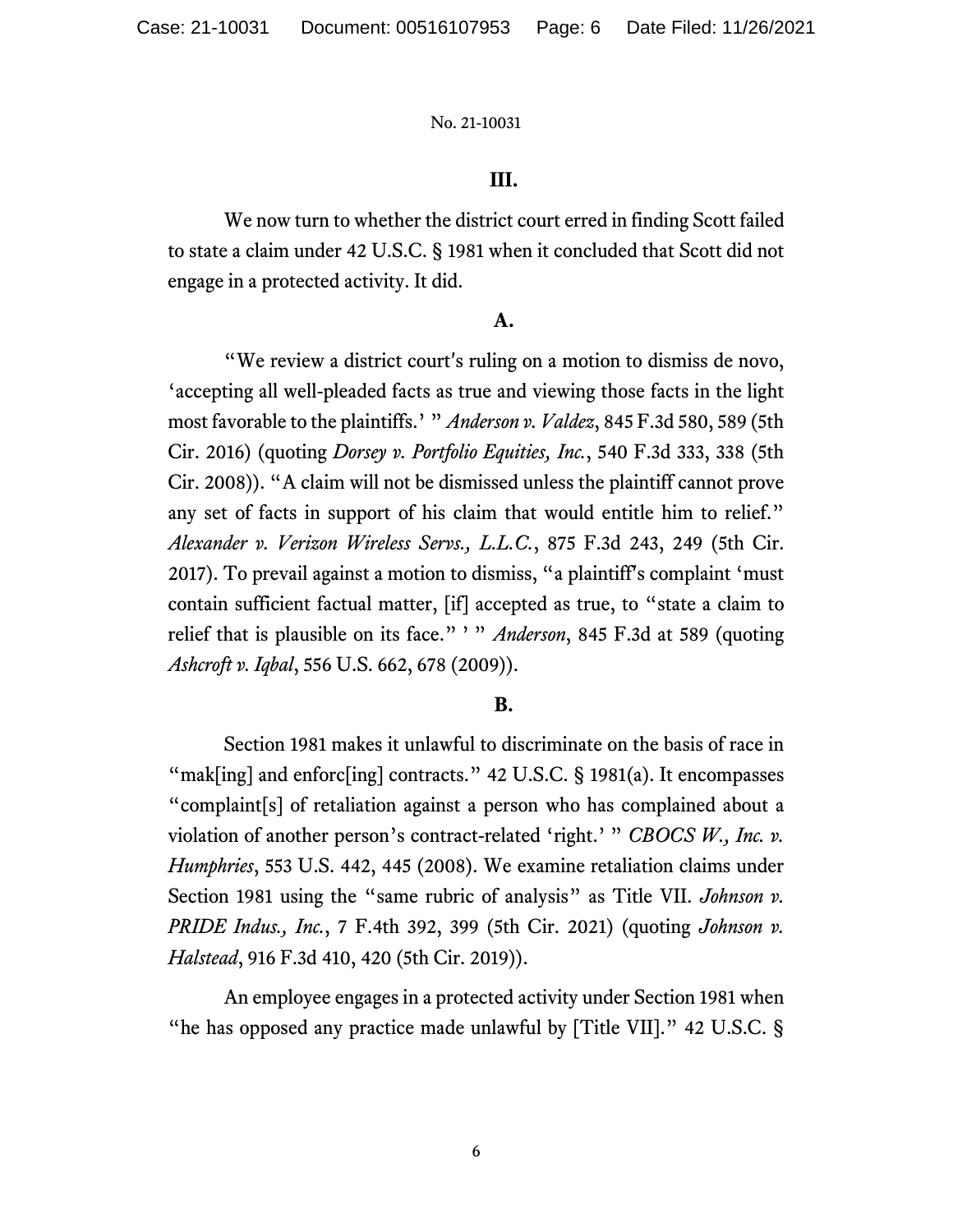2000e-3(a). In other words, to qualify as a protected activity, the employee's conduct must have "opposed" the employer's practice and that opposed practice must have been unlawful. Here, the district court found that Scott opposed his employer's practice. So, the only issue before this court is whether Scott's complaint plausibly alleged that the practice Scott opposed was unlawful.<sup>[1](#page-6-0)</sup> Importantly, a plaintiff need not demonstrate that the practice was *actually* unlawful for his opposition to be a protected activity; rather, it is enough that the plaintiff *reasonably believed* the practice was unlawful*. EEOC v. Rite Way Serv., Inc.*, 819 F.3d 235, 242 (5th Cir. 2016).

Scott contends that the district court erred by requiring that he satisfy the *McDonnell Douglas* standard at the pleading stage. [2](#page-6-1) If the district court applied the appropriate pleading standard, he argues, it would have found Scott adequately alleged facts supporting a reasonable belief that an unlawful practice occurred.

It is true that the Supreme Court has held that the *McDonnell Douglas* standard does not govern at the motion-to-dismiss stage. *Swierkiewicz v.* 

<span id="page-6-0"></span><sup>&</sup>lt;sup>1</sup> U.S. Bank argues that we should also consider whether Scott failed to plead the other elements of a retaliation claim, but since the district court did not address these elements, we decline to decide them in the first instance. *Montano v. Texas*, 867 F.3d 540, 546 (5th Cir. 2017) (" 'As a court for review of errors,' we do 'not . . . decide facts or make legal conclusions in the first instance,' but 'review the actions of a trial court for claimed errors.' " (quoting *Browning v. Kramer*, 931 F.2d 340, 345 (5th Cir. 1991))).

<span id="page-6-1"></span><sup>2</sup> *McDonnell Douglas* concerned the order of proof in an employmentdiscrimination action when the employee submits no direct evidence of discrimination. *McDonnell Douglas Corp. v. Green*, 411 U.S. 792, 800 (1973). It explained: "The complainant in a Title VII trial must carry the initial burden under the statute of establishing a prima facie case of racial discrimination. This may be done by showing (i) that he belongs to a racial minority; (ii) that he applied and was qualified for a job for which the employer was seeking applicants; (iii) that, despite his qualifications, he was rejected; and (iv) that, after his rejection, the position remained open and the employer continued to seek applicants from persons of complainant's qualifications." *Id.* at 802.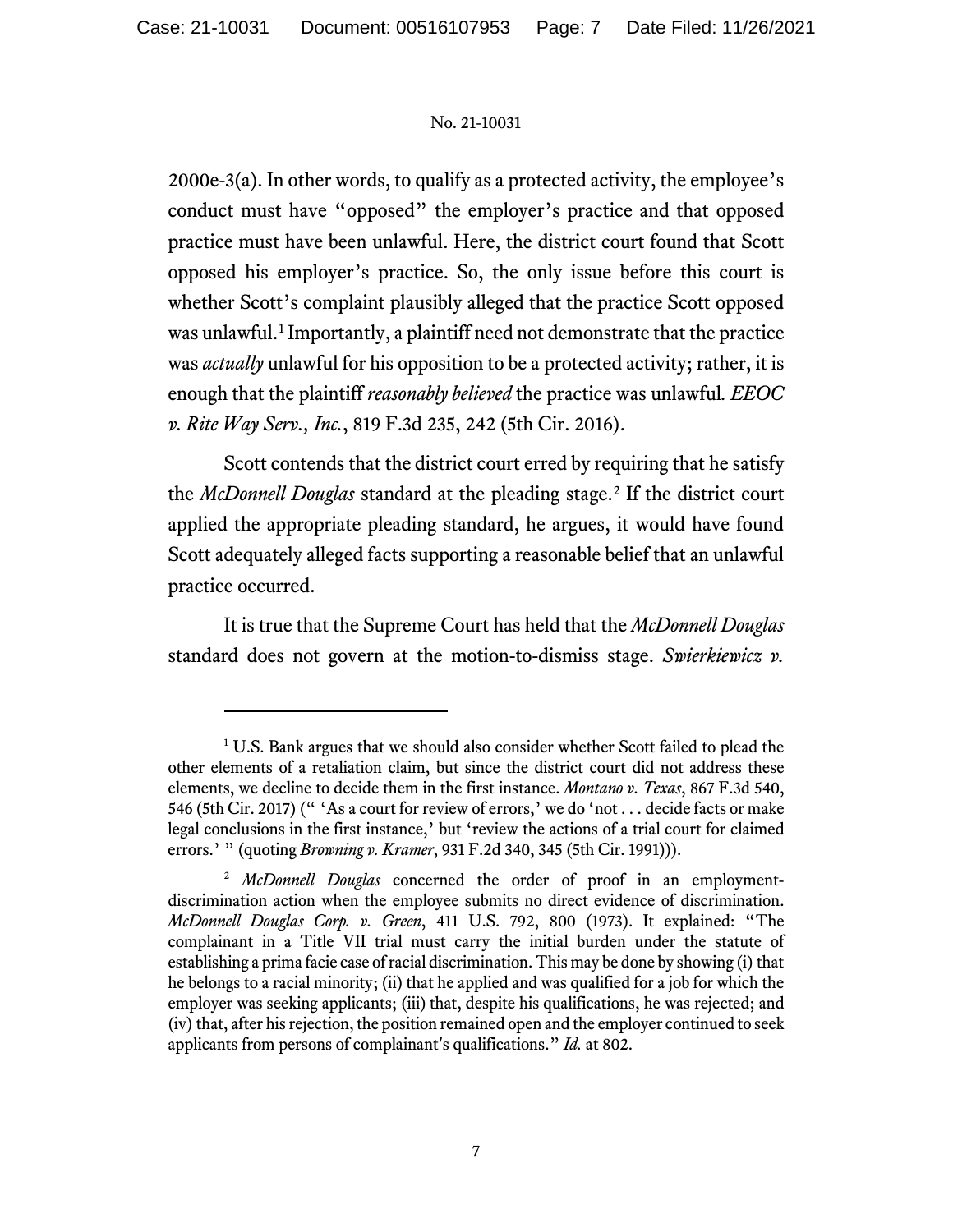*Sorema N.A.*, 534 U.S. 506, 510 (2002) (explaining that *McDonnell Douglas* is "an evidentiary standard, not a pleading requirement"); *see also Raj v. La. State Univ.*, 714 F.3d 322, 331 (5th Cir. 2013) ("Inasmuch as the district court required Raj to make a showing of each prong of the prima facie test for disparate treatment at the pleading stage, the district court erred by improperly substituting an 'evidentiary standard' for a 'pleading requirement.' " (quoting *Swierkiewicz*, 534 U.S. at 512)). That said, we have recognized that *McDonnell Douglas* may still be used to frame the motion-todismiss inquiry. *E.g.*, *Cicalese v. Univ. of Tex. Med. Branch*, 924 F.3d 762, 767 (5th Cir. 2019) ("[I]t can be 'helpful to reference' [the *McDonnell Douglas*] framework when the court is determining whether a plaintiff has plausibly alleged the ultimate elements of the disparate treatment claim." (quoting *Chhim v. Univ. of Tex. at Austin*, 836 F.3d 467, 470 (5th Cir. 2016))). Applying that framework must be done with care, however, as a court errs when it "require[s] a plaintiff to plead something more than the 'ultimate elements' of a claim," *id.* (quoting *Chhim*, 836 F.3d at 470), or "inappropriately heightens the pleading standard by subjecting a plaintiff's allegations to a rigorous factual or evidentiary analysis under the *McDonnell Douglas* framework in response to a motion to dismiss." *Id.*

The district court plainly relied on *McDonnell Douglas*. It concluded that "[a]s there is no direct evidence that Seward acted with racially discriminatory intent, the burden-shifting standard established in [*McDonnell Douglas*] controls." Thus, we must determine whether, when the court found that Scott could not have had a reasonable belief, it merely framed its inquiry with the standard or prematurely engaged in a rigorous factual analysis better reserved for a later stage of the proceedings.

Fortunately, we have much precedent to light the way. When examining whether an employee's belief that his employer engaged in an unlawful act was reasonable, a court must ask whether a person, "not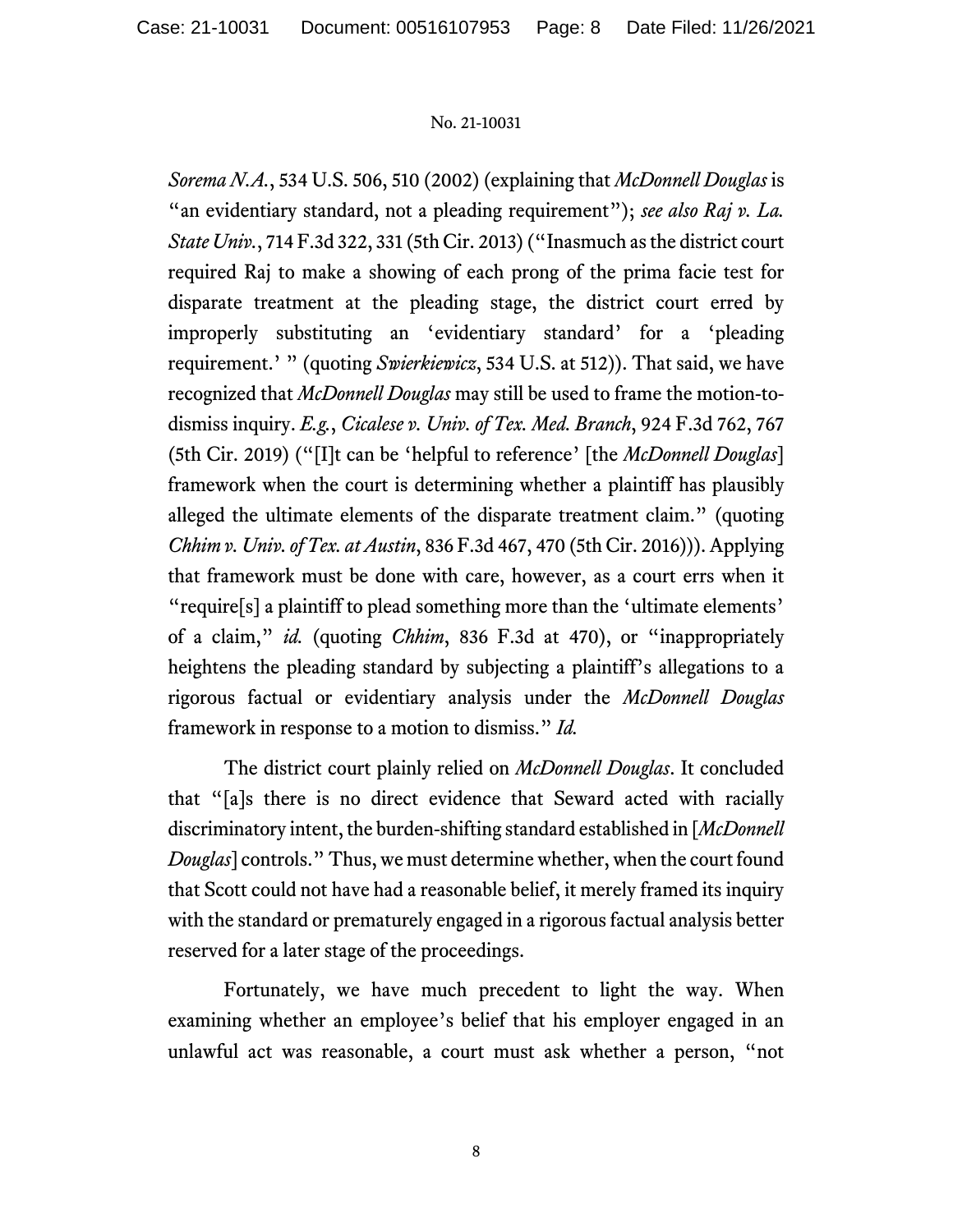instructed on Title VII law as a jury would be, [could] reasonably believe that she was providing information about a Title VII violation[.]" *EEOC v. Rite Way Serv., Inc.*, 819 F.3d 235, 242 (5th Cir. 2016) (citation omitted). This inquiry is informed by the nature of the statement forming the base of the alleged discrimination, whether the statement was directed at a particular person or group of persons, whether it came from a person with supervisory authority, and the setting where the employee's complaint was voiced. *Id.* at 243-44.

In *Rite Way*, the employee, Tennort, who was a general cleaner for Rite Way Service, Inc., witnessed a supervisor make two inappropriate comments regarding the appearance of her co-worker. 819 F.3d at 238. Her co-worker complained to a police officer that she was sexually harassed by the supervisor, and she named Tennort as an eyewitness. *Id.* Rite Way began an internal investigation about the incident and asked for Tennort's statement, though the human resources representative "tried to talk her out of reporting what she had seen." *Id.* at 238. Tennort gave a statement in spite of that advice, and over the next five weeks, she received two written warnings and two oral warnings about her job performance before ultimately being terminated. *Id.* at 238-39. The district court granted summary judgment to Rite Way, finding Tennort could not have reasonably believed a Title VII violation occurred, *id.* at 239, and this court reversed. We found that Tennort's belief that an unlawful employment practice occurred could be reasonable because those two statements were directed at a specific employee and were made by someone in a supervisory position. *Id.* at 243-44. This court also highlighted the importance of the fact that Tennort made her statement in response to her employer's investigation. *Id.* at 244. Because the human resources department reached out to Tennort for her statement and indicated her statement could result in consequences for the supervisor, how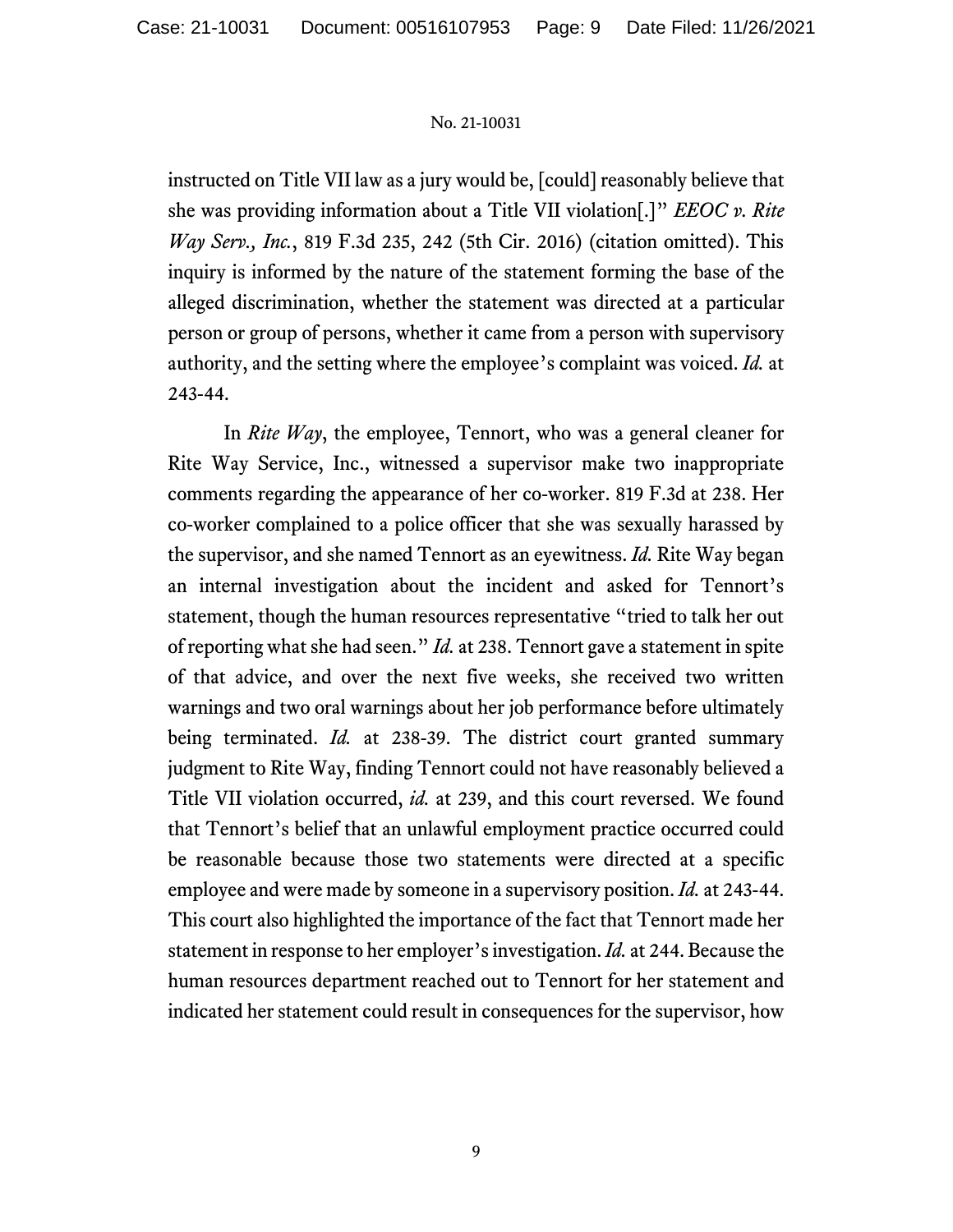her employer handled the incident could have informed her reasonable belief. *Id.*

Similarly, in *Long v. Eastfield College*, this court found that a fact issue regarding reasonable belief precluded summary judgment. 88 F.3d 300, 306 (5th Cir. 1996). There, Long complained "to college officials about a sexually explicit joke told by [another employee] in Long's presence." *Id.* at 305. Thereafter, she was required to provide a report that was never previously required, was "belittled . . . in front of male co-workers," and ultimately had her performance rating downgraded. *Id.* Long made additional complaints claiming these were acts of retaliation. *Id.* We concluded that Long presented sufficient evidence to support a reasonable belief that the employer violated Title VII for the purposes of her retaliation claim. *Id.*

Construing the facts in the light most favorable to Scott, as we must at this stage of the proceedings, he has successfully pleaded facts that could support a reasonable belief. Scott alleged that he overheard a supervisor state that "he intended to terminate four (4) African American employees." A supervisor's considering of the race of an employee when deciding to terminate that employee is an unlawful employment practice. 42 U.S.C. § 2000e-2(m) ("[A]n unlawful employment practice is established when the complaining party demonstrates that race, color, religion, sex, or national origin was a motivating factor for any employment practice, even though other factors also motivated the practice."); *cf. Payne v. McLemore's Wholesale & Retail Stores,* 654 F.2d 1130, 1139-41 & n.2 (5th Cir. Unit A. Sept. 1981) (noting a reasonable belief of discrimination was established "by virtue of McLemore's failure to hire blacks in or promote blacks to certain employment positions"). In addition, Scott gave his statement reactively. A human resources investigator approached him to give a statement regarding the incident and assured him that he would not face retaliation for his statement.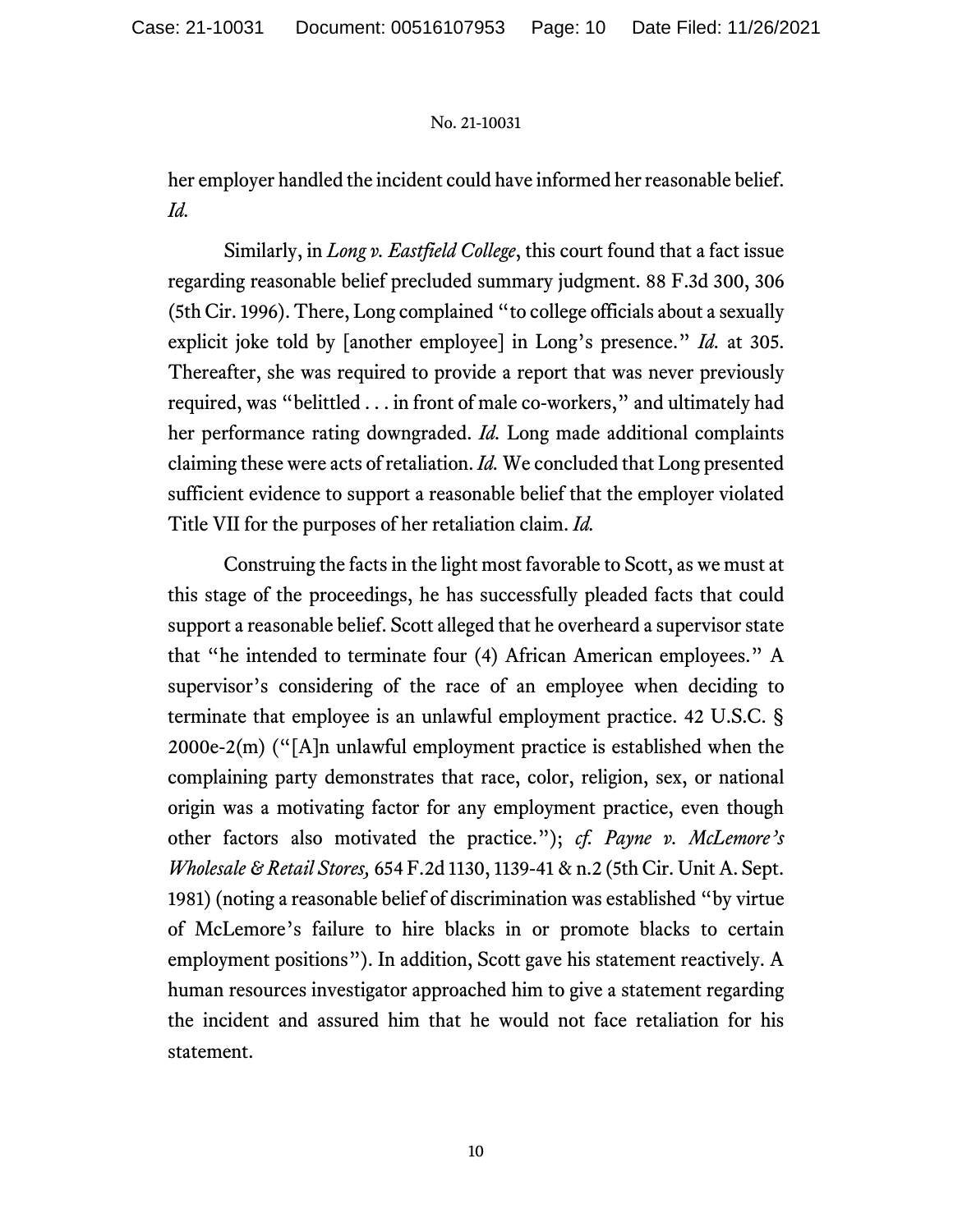This situation parallels *Rite Way*, where this court found reasonable belief sufficiently established so as to preclude *summary judgment*. *Rite Way*, 819 F.3d at 245. Like in *Rite Way*, Scott overheard a supervisor make a comment indicative of unlawful behavior; Scott then made his statement in response to an investigator's request and assurance of protection, which may have informed his belief. After giving his statement, he alleges that the company began to retaliate against him by denying his loans, giving him multiple warnings, sending him to unnecessary training, and ultimately terminating him. Considering Scott's statement together with its surrounding context, we find that he has successfully alleged facts that could support a reasonable belief that his employer engaged in unlawful conduct.

The district court acknowledged these facts but discounted them by taking note of other facts that *could*, but do not necessarily, make the initial statement by Seward more innocuous. It explained that Scott's belief could not be reasonable because Seward made the statement to Triggs, who was also African American and thus a member of the same protected class as the employees. This was error. Analyzing facts to this extent at the motion-todismiss stage mirrors the rigorous scrutiny that *Cicalese* prohibits. 924 F.3d at 768 (finding a district court erred by determining whether a derogatory statement was merely a "stray remark" at the motion-to-dismiss stage). Moreover, it is not clear that the district court could give much weight to that fact. *See Castaneda v. Partida*, 430 U.S. 482, 499 (1977) ("Because of the many facets of human motivation, it would be unwise to presume as a matter of law that human beings of one definable group will not discriminate against other members of their group."); *Oncale v. Sundowner Offshore Servs., Inc.*, 523 U.S. 75, 78 (1998) ("[W]e have rejected any conclusive presumption that an employer will not discriminate against members of his own race.").

The district court also noted that Scott did not allege Seward intended to replace those four employees with members of an unprotected class, as